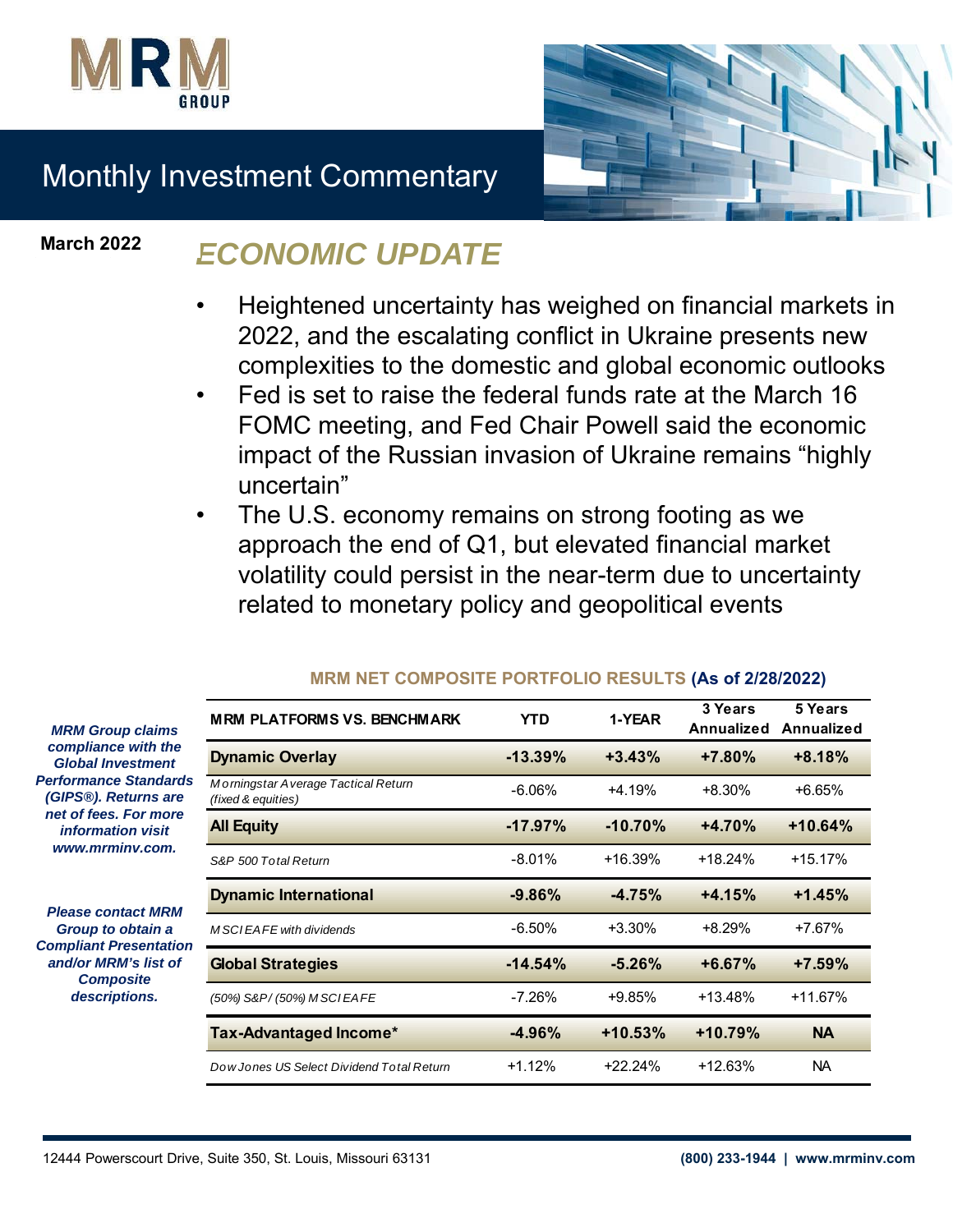#### **March 2022**

### **Monthly Investment Commentary**



### *Markets*

Financial markets do not like uncertainty in its many forms. Uncertainty regarding fiscal policy, monetary policy, geopolitical tensions, and public health crises, just to name a few, make financial asset modeling and valuation even more challenging. Uncertainty is risk, and when elevated, healthy two-way market flows can (and likely will) dissipate. This is an appropriate characterization of what we have experienced so far in 2022, and as we discussed in last month's commentary, volatility could remain elevated until we get a clearer picture of the inflation outlook and the Fed's subsequent response via interest rate and balance sheet policy. However, the worsening situation in Ukraine and questions surrounding Vladimir Putin's ultimate military intentions have inflamed what were already-volatile markets.

## *Fed*

The Fed has a difficult job ahead of them, and the situation in Ukraine/Europe only adds complexities. January inflation readings set new multi-decade highs, and prior to Russia's invasion, markets were pricing for an aggressive response from the FOMC with regard to rate hikes and balance sheet reduction. As a result, bond yields surged higher, particularly in the front-end and belly of the yield curve, and fixed income spreads widened sharply. Prior to Russia's invasion of Ukraine, the bond market was pricing in 150 basis points (bps) of rate hikes in 2022, including a high probability of a 50 basis point rate hike for the initial liftoff at the March 16

FOMC meeting. However, as the situation deteriorated, a global flight-to-quality trade sent short and intermediate Treasury yields 20-27 bps lower, and the market is now pricing for one less rate hike in 2022.

### *Economy on Strong Footing*

While the situation in Ukraine (and beyond) introduces uncertainties to domestic and global economic growth, the current economy remains on very strong footing. The New York Fed's Weekly Economic Index (WEI) tracks a basket of ten daily and weekly economic indicators, and has historically been a good leading gauge of GDP growth (4-quarter moving average). WEI continues to hold above 5, and the most recent reading of WEI (February 19) was 6.84. That suggests an annual GDP rate 2-3x the pre-COVID trend rate for the US economy. This theoretically provides ample cushion for tighter monetary policy without materially impacting demand, but it remains uncertain how strong aggregate demand will remain in the face of higher inflation and tighter Fed policy.

### *MRM's View*

Financial market volatility will likely remain elevated until there is more clarity on the Fed's intentions and the geopolitical turmoil in Europe. The Fed could provide more guidance at the March 16 meeting, but Powell is likely to resist committing to any predictable path of rate hikes as experienced in the last cycle.

*Source: ALM*

#### **MRM model holdings as of December 31, 2021**

| <b>APPLE INC COM</b>                  | 5.00% | <b>ISHARES MSCI EAFE INDEX FUND</b>    | 1.00%  | <b>APPLE INC COM</b>                | 5.00% |
|---------------------------------------|-------|----------------------------------------|--------|-------------------------------------|-------|
| AMERICAN INTL GROUP INC               | 5.00% | ISHARES RUSSELL 1000 GROWTH            | 5.00%  | AMERICAN INTL GROUP INC             | 5.00% |
| AMERICAN EXPRESS CO                   | 5.00% | <b>ISHARES RUSSELL 3000 INDEX FUND</b> | 6.00%  | <b>AMAZON COM INC</b>               | 5.00% |
| <b>CENTENE CORP DEL</b>               | 5.00% | <b>ISHARES DJ US REAL ESTATE</b>       | 5.00%  | <b>CENTENE CORP DEL</b>             | 2.00% |
| <b>COSTCO WHSL CORP NEW</b>           | 5.00% | <b>ISHARES S&amp;P 100 INDEX FUND</b>  | 10.00% | <b>COSTCO WHSL CORP NEW</b>         | 5.00% |
| <b>CSX CORP</b>                       | 5.00% | POWERSHARES QQQ TRUST                  | 8.00%  | <b>CSX CORP</b>                     | 5.00% |
| <b>ISHARES MSCI NEW ZEALAND</b>       | 6.00% | SPDR S&P 500 TRUST                     | 23.00% | <b>GENERAL MTRS CO COM</b>          | 5.00% |
| <b>ISHARES MSCI SWEDEN INDEX FUND</b> | 3.00% | SPDR S&P 500 GROWTH ETF                | 7.00%  | ALPHABET INC CAP STK CL C           | 6.00% |
| <b>GENERAL MTRS CO COM</b>            | 5.00% | VANGUARD GROWTH INDEX FUND             | 13.00% | <b>HOME DEPOT INC</b>               | 5.00% |
| ALPHABET INC CAP STK CL C             | 6.00% | GUGGENHEIM RUSSELL TOP 50              | 10.00% | <b>INTERNATIONAL BUSINESS MACHS</b> | 5.00% |
| <b>HOME DEPOT INC</b>                 | 4.00% | <b>TECHNOLOGY SELECT SECTOR</b>        | 5.00%  | <b>MICROSOFT CORP</b>               | 6.00% |
| <b>INTERNATIONAL BUSINESS MACHS</b>   | 5.00% | <b>HEALTH CARE SELECT SECTOR</b>       | 6.00%  | METTLER TOLEDO INTERNATIONAL        | 5.00% |
| <b>MICROSOFT CORP</b>                 | 4.00% | FDIC CASH NOT COVERED BY SIPC          | 1.00%  | <b>NETFLIX COM INC</b>              | 5.00% |
| <b>METTLER TOLEDO INTERNATIONAL</b>   | 5.00% |                                        |        | NIKE INC CL B                       | 5.00% |
| <b>NIKE INC CL B</b>                  | 5.00% | <b>MRM Dynamic International</b>       |        | <b>NVIDIA CORP</b>                  | 5.00% |
| <b>NVIDIA CORP</b>                    | 5.00% | WISDOMTREE INDIA EARNINGS FUND         | 14.00% | SHOPIFY INC CLA                     | 5.00% |
| SHOPIFY INC CL A                      | 5.00% | <b>ISHARES MSCI CANADA INDEX FUND</b>  | 20.00% | <b>TARGET CORP</b>                  | 5.00% |
| SPDR S&P 500 TRUST                    | 5.00% | ISHARES MSCI SWEDEN INDEX FUND         | 25.00% | <b>TJX COS INC NEW</b>              | 5.00% |
| <b>TJX COS INC NEW</b>                | 3.00% | <b>ISHARES MSCI NETHERLANDS</b>        | 25.00% | <b>TRACTOR SUPPLY CO</b>            | 5.00% |
| <b>TRACTOR SUPPLY CO</b>              | 3.00% | <b>ISHARES MSCI TAIWAN INDEX FUND</b>  | 10.00% | <b>ZSCALER INC COM</b>              | 5.00% |
| <b>ZSCALER INC COM</b>                | 5.00% | SPDR S&P 500 TRUST                     | 5.00%  | FDIC CASH NOT COVERED BY SIPC       | 1.00% |
| FDIC CASH NOT COVERED BY SIPC         | 1.00% | FDIC CASH NOT COVERED BY SIPC          | 1.00%  |                                     |       |
|                                       |       |                                        |        |                                     |       |

#### **MRM Global Strategies MRM Dynamic Overlay – ETFs MRM All Domestic Equity**

| APPLE INC COM                  | 5.00% | <b>ISHARES MSCI EAFE INDEX FUND</b>    | 1.00%  | <b>APPLE INC COM</b>         | 5.00% |
|--------------------------------|-------|----------------------------------------|--------|------------------------------|-------|
| AMERICAN INTL GROUP INC        | 5.00% | ISHARES RUSSELL 1000 GROWTH            | 5.00%  | AMERICAN INTL GROUP INC      | 5.00% |
| AMERICAN EXPRESS CO            | 5.00% | <b>ISHARES RUSSELL 3000 INDEX FUND</b> | 6.00%  | <b>AMAZON COM INC</b>        | 5.00% |
| CENTENE CORP DEL               | 5.00% | <b>ISHARES DJ US REAL ESTATE</b>       | 5.00%  | <b>CENTENE CORP DEL</b>      | 2.00% |
| COSTCO WHSL CORP NEW           | 5.00% | <b>ISHARES S&amp;P 100 INDEX FUND</b>  | 10.00% | <b>COSTCO WHSL CORP NEW</b>  | 5.00% |
| CSX CORP                       | 5.00% | POWERSHARES QQQ TRUST                  | 8.00%  | <b>CSX CORP</b>              | 5.00% |
| ISHARES MSCI NEW ZEALAND       | 6.00% | SPDR S&P 500 TRUST                     | 23.00% | <b>GENERAL MTRS CO COM</b>   | 5.00% |
| ISHARES MSCI SWEDEN INDEX FUND | 3.00% | SPDR S&P 500 GROWTH ETF                | 7.00%  | ALPHABET INC CAP STK CL C    | 6.00% |
| GENERAL MTRS CO COM            | 5.00% | VANGUARD GROWTH INDEX FUND             | 13.00% | <b>HOME DEPOT INC</b>        | 5.00% |
| ALPHABET INC CAP STK CL C      | 6.00% | GUGGENHEIM RUSSELL TOP 50              | 10.00% | INTERNATIONAL BUSINESS MACHS | 5.00% |
| HOME DEPOT INC                 | 4.00% | <b>TECHNOLOGY SELECT SECTOR</b>        | 5.00%  | <b>MICROSOFT CORP</b>        | 6.00% |
| INTERNATIONAL BUSINESS MACHS   | 5.00% | <b>HEALTH CARE SELECT SECTOR</b>       | 6.00%  | METTLER TOLEDO INTERNATIONAL | 5.00% |
| MICROSOFT CORP                 | 4.00% | FDIC CASH NOT COVERED BY SIPC          | 1.00%  | <b>NETFLIX COM INC</b>       | 5.00% |
|                                |       |                                        |        |                              |       |

#### **MRM Dynamic International**

| NVIDIA CORP                   | 5.00% | WISDOMTREE INDIA EARNINGS FUND        | 14.00% | SHOPIFY INC CL A              | 5.00% |
|-------------------------------|-------|---------------------------------------|--------|-------------------------------|-------|
| SHOPIFY INC CL A              | 5.00% | <b>ISHARES MSCI CANADA INDEX FUND</b> | 20.00% | <b>TARGET CORP</b>            | 5.00% |
| SPDR S&P 500 TRUST            | 5.00% | ISHARES MSCI SWEDEN INDEX FUND        | 25.00% | <b>TJX COS INC NEW</b>        | 5.00% |
| TJX COS INC NEW               | 3.00% | <b>ISHARES MSCI NETHERLANDS</b>       | 25.00% | <b>TRACTOR SUPPLY CO</b>      | 5.00% |
| TRACTOR SUPPLY CO             | 3.00% | ISHARES MSCI TAIWAN INDEX FUND        | 10.00% | ZSCALER INC COM               | 5.00% |
| ZSCALER INC COM               | 5.00% | SPDR S&P 500 TRUST                    | 5.00%  | FDIC CASH NOT COVERED BY SIPC | 1.00% |
| FDIC CASH NOT COVERED BY SIPC | 1.00% | FDIC CASH NOT COVERED BY SIPC         | 1.00%  |                               |       |

| שוויטע אוויטע ווא                   |       |  |  |  |  |  |
|-------------------------------------|-------|--|--|--|--|--|
| <b>APPLE INC COM</b>                | 5.00% |  |  |  |  |  |
| AMERICAN INTL GROUP INC             | 5.00% |  |  |  |  |  |
| <b>AMAZON COM INC</b>               | 5.00% |  |  |  |  |  |
| <b>CENTENE CORP DEL</b>             | 2.00% |  |  |  |  |  |
| <b>COSTCO WHSL CORP NEW</b>         | 5.00% |  |  |  |  |  |
| <b>CSX CORP</b>                     | 5.00% |  |  |  |  |  |
| <b>GENERAL MTRS CO COM</b>          | 5.00% |  |  |  |  |  |
| ALPHABET INC CAP STK CL C           | 6.00% |  |  |  |  |  |
| <b>HOME DEPOT INC</b>               | 5.00% |  |  |  |  |  |
| <b>INTERNATIONAL BUSINESS MACHS</b> | 5.00% |  |  |  |  |  |
| <b>MICROSOFT CORP</b>               | 6.00% |  |  |  |  |  |
| <b>METTLER TOLEDO INTERNATIONAL</b> | 5.00% |  |  |  |  |  |
| <b>NETFLIX COM INC</b>              | 5.00% |  |  |  |  |  |
| NIKE INC CL B                       | 5.00% |  |  |  |  |  |
| <b>NVIDIA CORP</b>                  | 5.00% |  |  |  |  |  |
| SHOPIFY INC CL A                    | 5.00% |  |  |  |  |  |
| <b>TARGET CORP</b>                  | 5.00% |  |  |  |  |  |
| <b>TJX COS INC NEW</b>              | 5.00% |  |  |  |  |  |
| <b>TRACTOR SUPPLY CO</b>            | 5.00% |  |  |  |  |  |
| <b>ZSCALER INC COM</b>              | 5.00% |  |  |  |  |  |
| FDIC CASH NOT COVERED BY SIPC       | 1.00% |  |  |  |  |  |
|                                     |       |  |  |  |  |  |